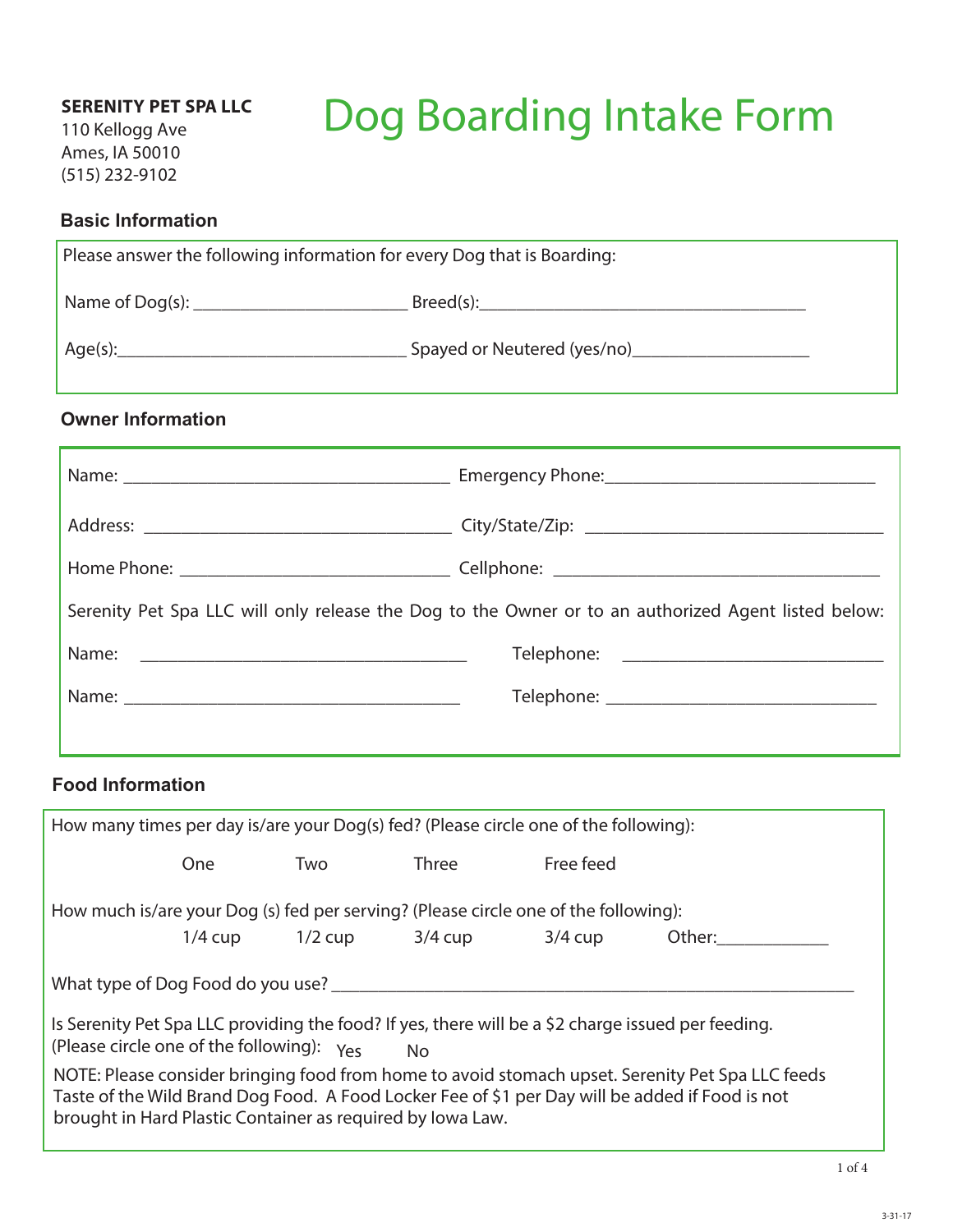## **Medical Information**

| Is Serenity Pet Spa LLC administering Medication to your Dog(s)? If yes, there will be a \$1 charge for                                                                                                                                                                                      |  |  |  |  |
|----------------------------------------------------------------------------------------------------------------------------------------------------------------------------------------------------------------------------------------------------------------------------------------------|--|--|--|--|
| charge for each time Medication is administered (Please circle one of the following): Yes No                                                                                                                                                                                                 |  |  |  |  |
| If yes, please explain:                                                                                                                                                                                                                                                                      |  |  |  |  |
|                                                                                                                                                                                                                                                                                              |  |  |  |  |
| Does your Dog(s) have any preexisting Medical Conditions that Serenity Pet Spa LLC should be aware<br>of? (for example: Seizures, Diabetes, Hypothyroidism, Old Fractures, Joint Dislocation, surgeries etc.)<br>Does your Dog have any Allergies (yes/no): ____________Please list to what: |  |  |  |  |
|                                                                                                                                                                                                                                                                                              |  |  |  |  |
| Is your Dog on any other Medication (yes/no): ____________Please list the Medications:                                                                                                                                                                                                       |  |  |  |  |
| <u> 1989 - Johann Barn, amerikan besteman besteman besteman besteman besteman besteman besteman besteman bestema</u><br>Does your Dog receive Flea and Tick Preventatives (yes/no): ____________<br>Note:                                                                                    |  |  |  |  |
| Serenity Pet Spa LLC requires that all Dogs left at the Facility be treated regularly with Flea and Tick<br>preventative. If Fleas are found on your Dog at any time while at Serenity Pet Spa LLC the Dog will be<br>treated at the Owner's expense.                                        |  |  |  |  |

## **Dog "Luggage" Information**

| Serenity Pet Spa LLC requires that a leash and Collar/Harness be left for each Dog that is boarding.                         |
|------------------------------------------------------------------------------------------------------------------------------|
| If no Collar/Harness or Leash is provided, Serenity Pet Spa LLC will purchase one at Owner's                                 |
| expense.                                                                                                                     |
| Please describe the leash(es):                                                                                               |
| Please list any items being left with your Dog(s)*:                                                                          |
|                                                                                                                              |
|                                                                                                                              |
|                                                                                                                              |
|                                                                                                                              |
| NOTE: Items brought from Home will make your Dog(s) feel more comfortable during his or her stay<br>at Serenity Pet Spa LLC! |
| *Serenity Pet Spa LLC is not responsible for lost, damaged or destroyed property.                                            |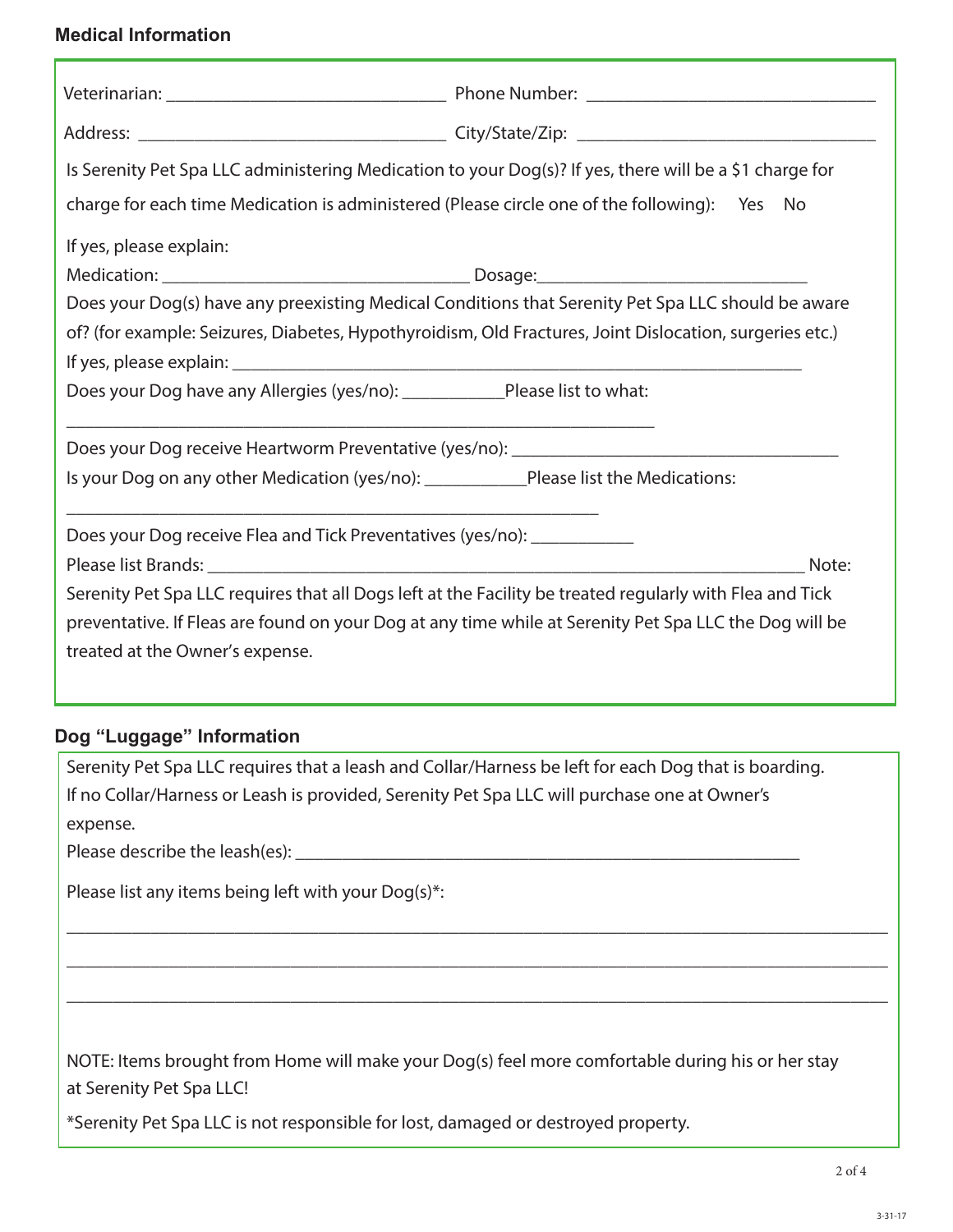#### **Specific Boarding Information**

| Please be as accurate as possible when recording the pick-up time to ensure that a staff member is<br>available to assist you.                |           |  |  |  |
|-----------------------------------------------------------------------------------------------------------------------------------------------|-----------|--|--|--|
|                                                                                                                                               |           |  |  |  |
| Evening pick-up time is available everyday at 7pm by appointment. (In which case you will be<br>charged for an additional night of Boarding.) |           |  |  |  |
| <b>Grooming Information</b>                                                                                                                   |           |  |  |  |
| Would you like a Kennel Bath before pick-up?* (Please circle one of the following):                                                           |           |  |  |  |
| <b>Yes</b>                                                                                                                                    | <b>No</b> |  |  |  |
| Would you like a Toenail Trim before pick-up?* (Please circle one of the following)                                                           |           |  |  |  |
| Yes                                                                                                                                           | No        |  |  |  |
| *Additional charges apply for grooming services.<br>Please note that a "Full Groom" is available by appointment only                          |           |  |  |  |

## **Terms and Conditions:**

Upon drop-off for Boarding a member of the Serenity Pet Spa LLC staff will perform an assessment with each pet in order to protect the Health and Safety of both our Canine and Human guests, Serenity Pet Spa LLC requires that all Dogs be current on the following Vaccinations as indicated by a Veterinarian:

- 1. Distemper/Parvo
- 2. Bordetella (Kennel Cough)
- 3. Rabies
- 4. Negative Fecal Exam (within the last 6 months)

Terms and Conditions continued on page 4